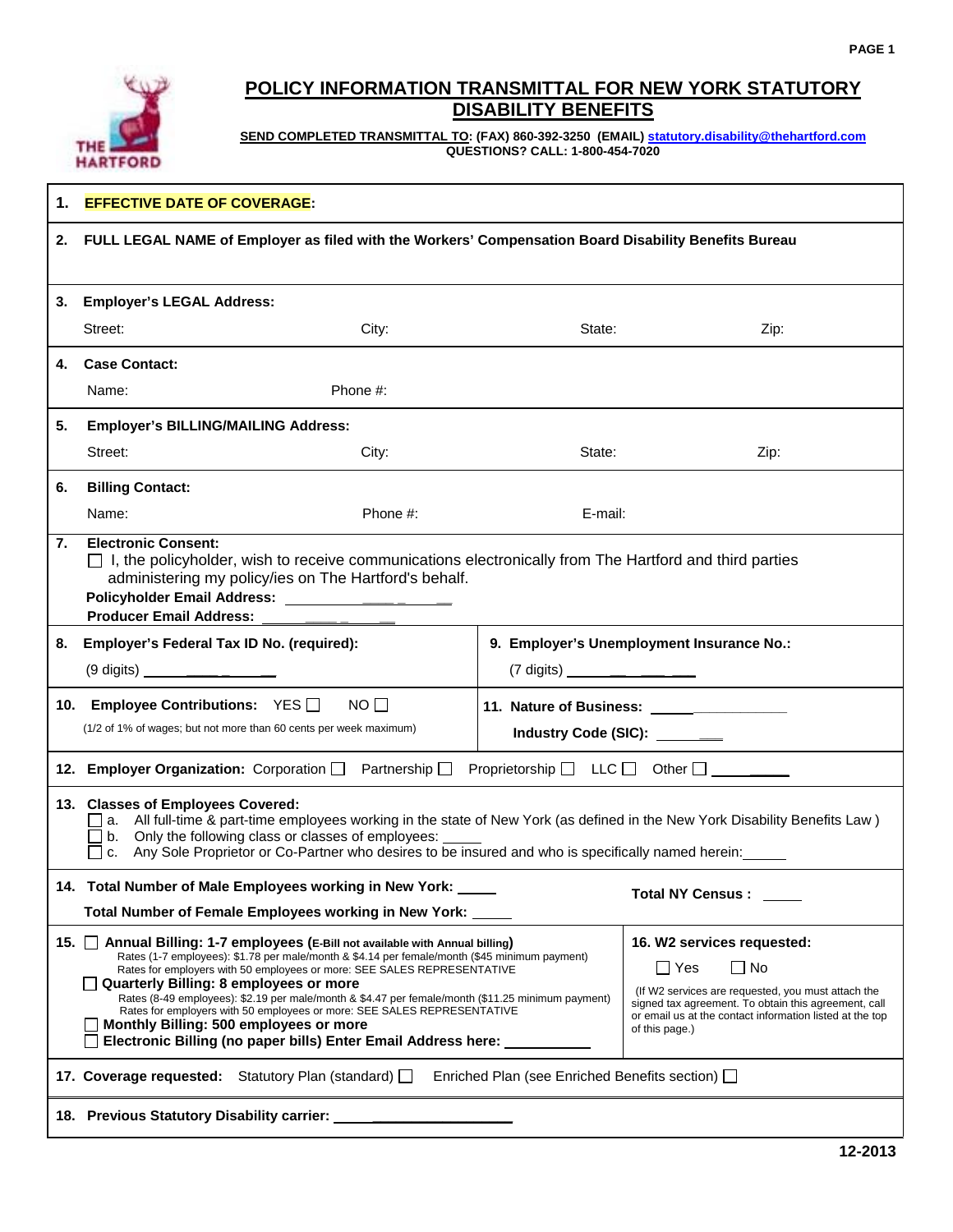## *AGENTS PLEASE NOTE: All agencies & producers must be properly licensed and appointed with The Hartford before they can be listed on the policy and receive commissions.*

#### **PRODUCER INFORMATION (REQUIRED) (IF NO AGENT LIST "NO AGENT")**

| SECTION A: Producer to be listed on this policy |        | SECTION B: Agency to be listed on this policy |                |        |           |
|-------------------------------------------------|--------|-----------------------------------------------|----------------|--------|-----------|
| Full Legal Name:                                |        |                                               | Agency Name:   |        |           |
| Agent SS#:                                      |        |                                               | TAX ID or SS#: |        |           |
| Producer Code:                                  |        |                                               | Producer Code: |        |           |
| Address:                                        |        |                                               | Address:       |        |           |
| City:                                           | State: | Zip Code:                                     | City:          | State: | Zip Code: |
| Phone #:                                        |        |                                               | Phone #:       |        |           |
| <b>Commission Rate:</b>                         |        |                                               |                |        |           |

### **ADDITIONAL LOCATIONS IN NEW YORK**

|  | <b>LOCATION ADDRESS:</b> |  |
|--|--------------------------|--|
|  |                          |  |

**LOCATION ADDRESS:** 

#### **ADDITIONAL EMPLOYER WITH EMPLOYEES WORKING IN NEW YORK**

| <b>LEGAL NAME OF EMPLOYER:</b>                                       | <b>LEGAL ADDRESS:</b>                                | <b>BILLING/MAILING ADDRESS:</b> |
|----------------------------------------------------------------------|------------------------------------------------------|---------------------------------|
| Unemployment Insurance No.: (7 digits)<br>Total # of Male Employees: |                                                      |                                 |
| Total # of Female Employees:<br>Federal Tax ID No.: (9 digits)       |                                                      | <b>CONTACT:</b>                 |
| Total Census:                                                        | YES I<br>NO <sub>1</sub><br>To be billed separately? | <b>EMAIL:</b>                   |

### **ADDITIONAL EMPLOYER WITH EMPLOYEES WORKING IN NEW YORK**

| <b>LEGAL NAME OF EMPLOYER:</b><br><b>LEGAL ADDRESS:</b> |                                             | <b>BILLING/MAILING ADDRESS:</b> |  |  |
|---------------------------------------------------------|---------------------------------------------|---------------------------------|--|--|
| Total # of Male Employees:                              | Unemployment Insurance No.: (7 digits)      |                                 |  |  |
| Total # of Female Employees:                            | Federal Tax ID No.: (9 digits)              | <b>CONTACT:</b>                 |  |  |
| Total Census:                                           | NO I I<br>YES I<br>To be billed separately? | EMAIL:                          |  |  |

## **ENRICHED BENEFITS**

For employers with at least 10 employees working in New York

(Please contact our service team by phone at 1-800-454-7020 to request additional details on coverage options)

| <b>Percentage of Weekly Earnings: select</b> | <b>Benefit Duration: select</b> | <b>Maximum Weekly Benefit:</b> |
|----------------------------------------------|---------------------------------|--------------------------------|
| Monthly Rate per \$100 covered salary: \$    | per male, \$<br>per female      |                                |
| <b>Volumes: Male:</b><br>Female:             |                                 |                                |